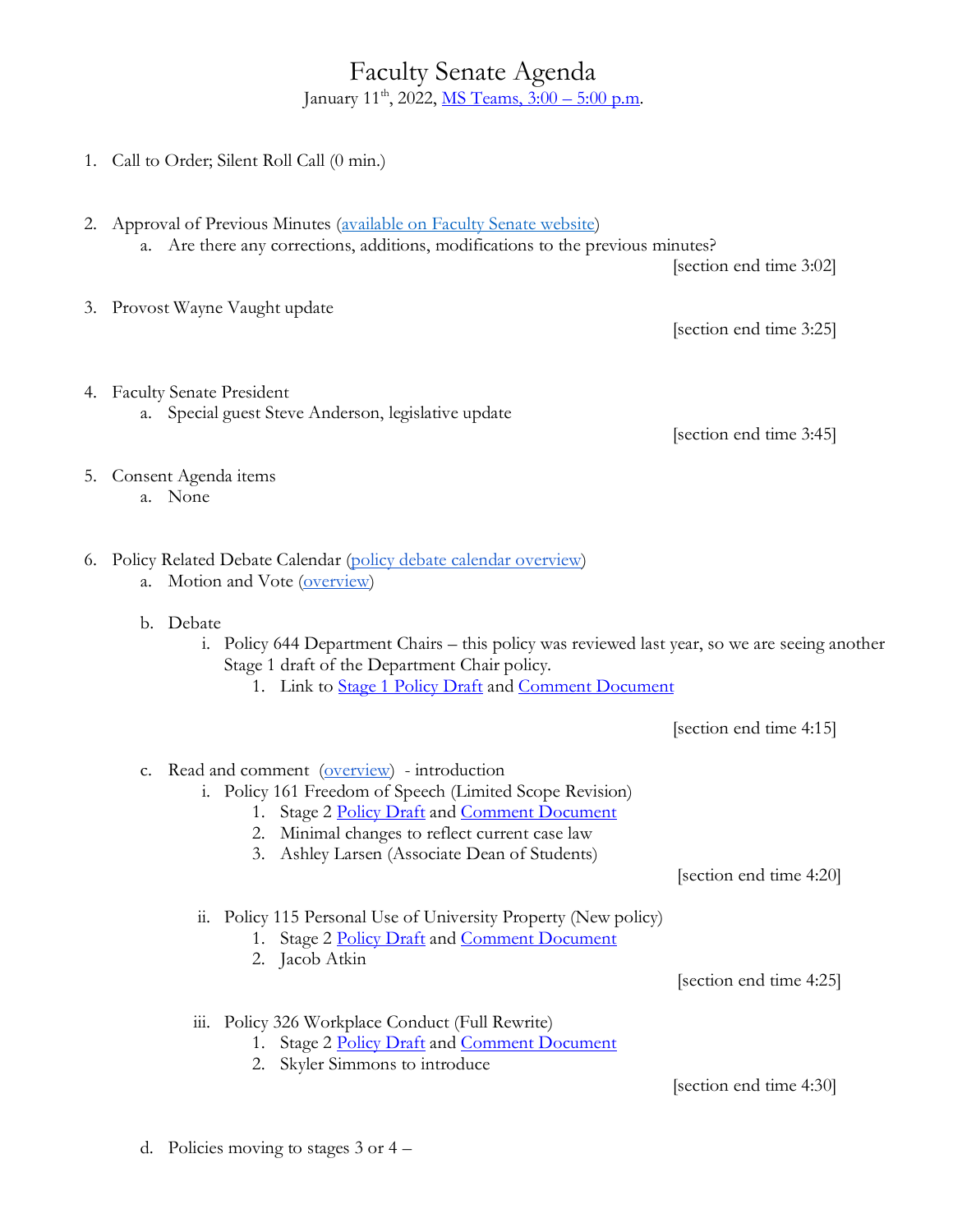- e. Policy proposals, Policies Entering Stage 1, or other Policy Related
- 7. Non-policy Related Action Calendar [\(non-policy debate calendar overview\)](https://docs.google.com/document/d/1zrPy0Fn9xcOhidd1XMgo1opj-lYb_9aTvLKg_NI1eLA/edit?usp=sharing)
	- a. Feedback requested
		- i. Part-time shared Governance committee Jon Westover will facilitate discussion of the part-time shared governance taskforce recommendations.
			- 1. Link to [Shared Governance Recommendations](https://tinyurl.com/3pw9v22z) and [Comment Document.](https://docs.google.com/document/d/1gn_wJ7DB--cJM2dLBTWF71NNVfZPuB_6O2IiTcImIPM/edit?usp=sharing)

[section end time 4:40]

- ii. Anti-Racism Resolution
	- 1. [Current draft](https://uvu365.sharepoint.com/:w:/s/Anti-Racismresolution/ESH4b1Afw7FKmQL1yTgr3fIBzEwqlKIN2lycsP8Zbq48Mw?e=gOtBjv) and [Comment Document](https://docs.google.com/document/d/1LwquwR3Lx0Svn_9OQnUhXjfRRmZGm6pHgnOf5l5AF6A/edit?usp=sharing)

[section end time 4:55]

- b. Updates on Non-policy Actions (as voted on by Senate) [\(overview\)](https://docs.google.com/document/d/1zrPy0Fn9xcOhidd1XMgo1opj-lYb_9aTvLKg_NI1eLA/edit#bookmark=id.20s1i57f673d) [no time given] i. none
- c. Discuss Next Steps (and, as necessary, Vote on) Senate-Directed Action [\(overview\)](https://docs.google.com/document/d/1zrPy0Fn9xcOhidd1XMgo1opj-lYb_9aTvLKg_NI1eLA/edit#bookmark=id.1turi862unvt) i. None
- d. Updates from proposals approved and being investigated (information items)
- e. Incoming Proposals and Proposal Next Steps *Note: Senators must vote to entertain further discussion or action on incoming proposals. With a majority vote to further entertain the proposal, Senators must then propose and vote on how to pursue the proposal.* i. None
- 8. Administrative Updates *– No time allocated; written updates*
	- a. Fulton Library: Karen Sturtevant *[\[link to update folder\]](https://drive.google.com/drive/folders/1CJZnOvFahmJJZJojR2XBd0U8PclC3aHK?usp=sharing)*
	- b. Office of Teaching and Learning (OTL): Wendy Athens [\[link to update folder\]](https://drive.google.com/drive/folders/1o5Tj_1mbe6qVJWyGFA9FNQMAx0zgjyM9?usp=sharing)
	- c. PACE: Beka Grulich [\[link to update folder\]](https://drive.google.com/drive/folders/1Ine7rBIg27FdgKErlcWF5p9Nx0tJNwok?usp=sharing)
	- d. UVUSA: Ethan Morse [\[link to update folder\]](https://drive.google.com/drive/folders/1GXZgi4LTLaWWG5uZ1_7PXCZi9GB43BZm?usp=sharing)
- 9. Standing Committee Reports *– No time allocated; written updates*
	- a. Special Assignments & Investigations: Elijah Neilson [\[link to update folder\]](https://drive.google.com/drive/folders/1e9MbUhAQO28YnSWhseDbZv13PkR6mIFT?usp=sharing)
	- b. Service & Elections: Sandie Waters
		- i. **E**[Faculty Senate Service & Elections Committee Updates.docx](https://uvu365.sharepoint.com/:w:/s/ServiceElectionsChairs/EXxOn1zvCHVEgniRfP0Oi9cBT2zC99MFxAB3x2KHzQZ94g?e=mKuPuw&isSPOFile=1)
		- ii.  $\mathbf{E}$  [Faculty Senate Committee Positions.docx](https://uvu365.sharepoint.com/:w:/s/ServiceElectionsChairs/EbT5tySbhVJFm1LJ8jmH4_kBdIHgMC78fR-c32IeB5iPXg)
		- iii. **Fi** [Faculty Senate DEI Committee Updates.docx](https://uvu365.sharepoint.com/:w:/s/DiversityEquityandInclusionFacultySenateCommittee/EeQ5Hj8UciBNo6Q-tsrfL10BzAIfBd0pxMehiIsvKGt4qw)
		- iv.  $\mathbf{u}$  [Academic Calendaring Committee Updates.docx](https://uvu365.sharepoint.com/:w:/s/AcademicCalendaringCommittee/EWUePzXIiXFDo-0BOAxf2UsBVHFmEYbYSrBnzfhU9agBoQ)
	- c. Curriculum: Evelyn Porter [\[link to update folder\]](https://drive.google.com/drive/folders/1nmajpZEE1SMDuDUxH2TU1c5ZOMePqpNq?usp=sharing)
	- d. Retention, Tenure, Promotions & Appeals: Jonathan Allred *[\[link to update folder\]](https://drive.google.com/drive/folders/1KmSYHGOTqmgMdsLWbR6Wbh4wp6LGxzaW?usp=sharing)*
	- e. Advancement of Teaching: Joy Cole *[\[link to update folder\]](https://drive.google.com/drive/folders/1SLA6DXPFtJWfKXXMauqLOIJoudZjtJ0O?usp=sharing)*